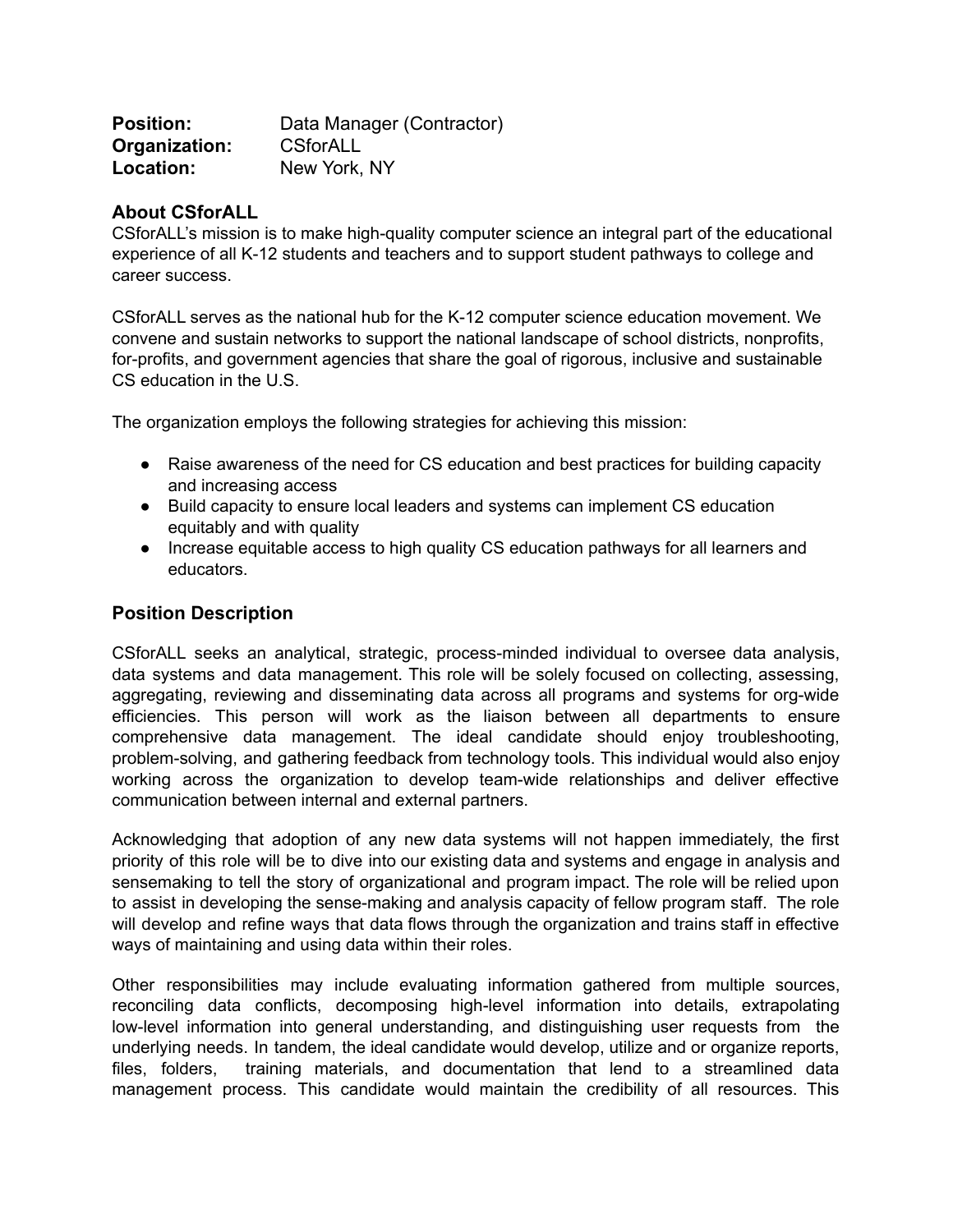candidate may also support the development and continued integrity of frameworks for new CRM features and collaboratively launch learning initiatives that establish best practices and expand opportunities.

# **Responsibilities**

## **Data Management:**

- Clean, aggregate and assesses quantitative and qualitative feedback from various platforms
- Acquire data from primary and secondary sources and maintain data systems
- Provide necessary support across the organization to maximize all opportunities for centralized data sources, efficient data collection practices and data management.
- Maintain/update data and file storage integrity in platforms
- Develop organizational best practices for data management
- Create innovative and informative training and educational materials, including PowerPoint presentations and documents to educate staff on developed data practices
- Filter Data by reviewing reports and performance indicators to identify and correct code problems
- Aggregate and evaluate program data to measure efficacy
- Support the development of data standards, to help define and document key data standards and drive implementation across the organization.
- Create a collaborative environment by working across multiple teams to solve problems and share information with peers and manager, as appropriate
- Provide insights on data governance to help develop, implement, and drive compliance across the orgwide governance policies

### **Data Analysis:**

- Analyze programmatic data, in order to maintain and enhance new and existing programs and processes
- Analyze data using statistical techniques and provide reports
- Identify, analyze, and interpret trends or patterns in complex data sets
- Analyze local, national, and global trends that impact both the organization and the CS industry
- Analyze current data collection instruments and make recommendations for improvement and streamlining.
- Work with teams to ensure that KPI data needs are being met and raise critical issues
- Train staff how to provide monthly reports on data findings, trends and best use cases